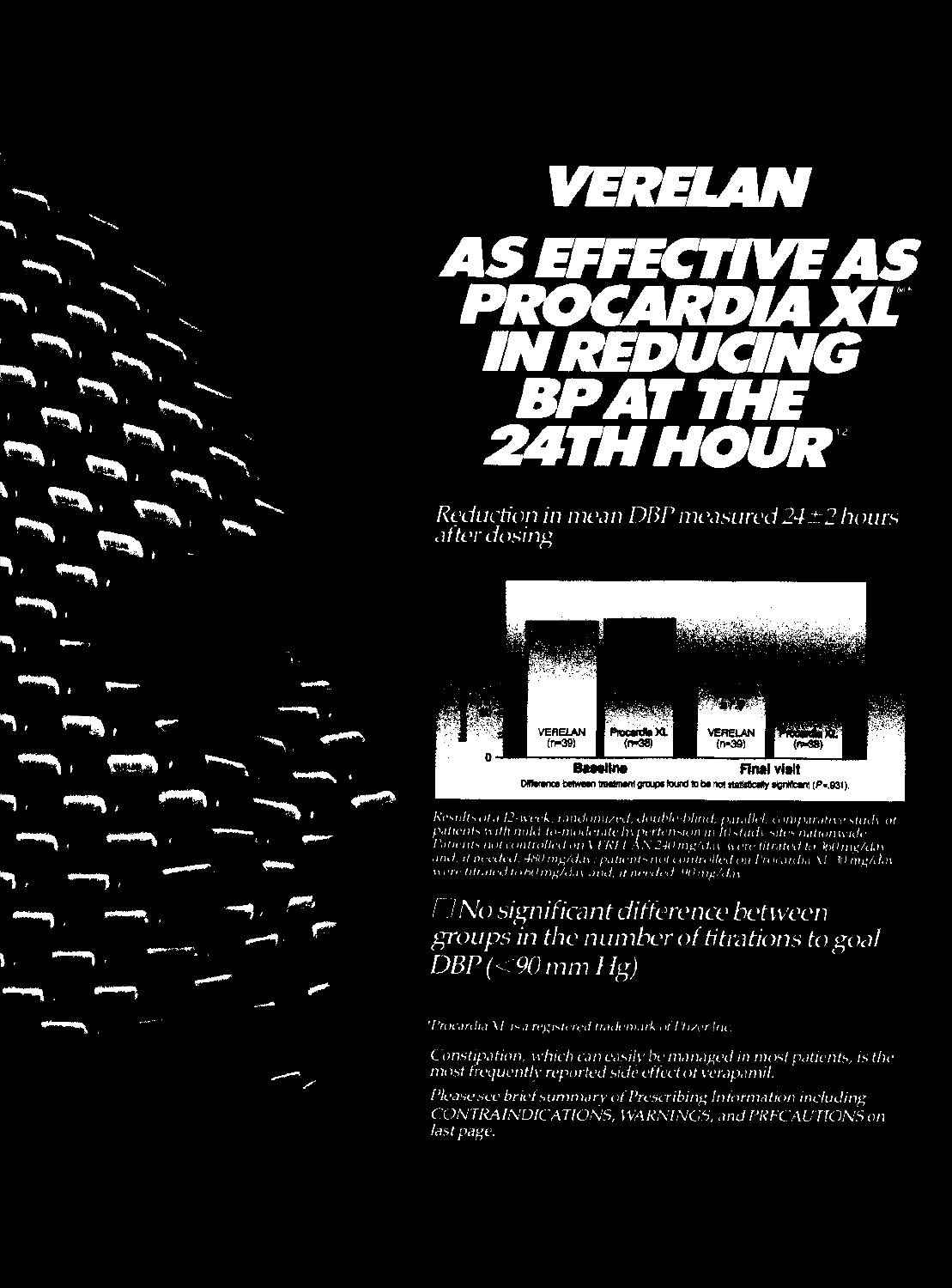

Incidence of side effects commonly associated<br>with calcium channel blockers

Rose Ro Edema

 ${\it Results of a 4 weeks, double blind. place bo counted study, a paths on the essential hyperbension, VTRI-AX Lyluny\\a, n-28.240 mg, da, n-28.20 mg, da, n-28.20 mg, da, n-28.20 mg, da, n-28.20 mg, da, n-28.20 mg, da, n-28.20 mg, da, n-28.20 mg, da, n-28.20 mg, da, n-28.20 mg, da, n-29.20 mg, da, n-20.20 mg, da, n-20.20 mg, da, n-21.20 mg, da, n-22.20 mg, da, n-23.20 mg, da, n-24$ 

Mo patients discontinued VERELAN therapy due to constipation, headache, dizziness, or edema

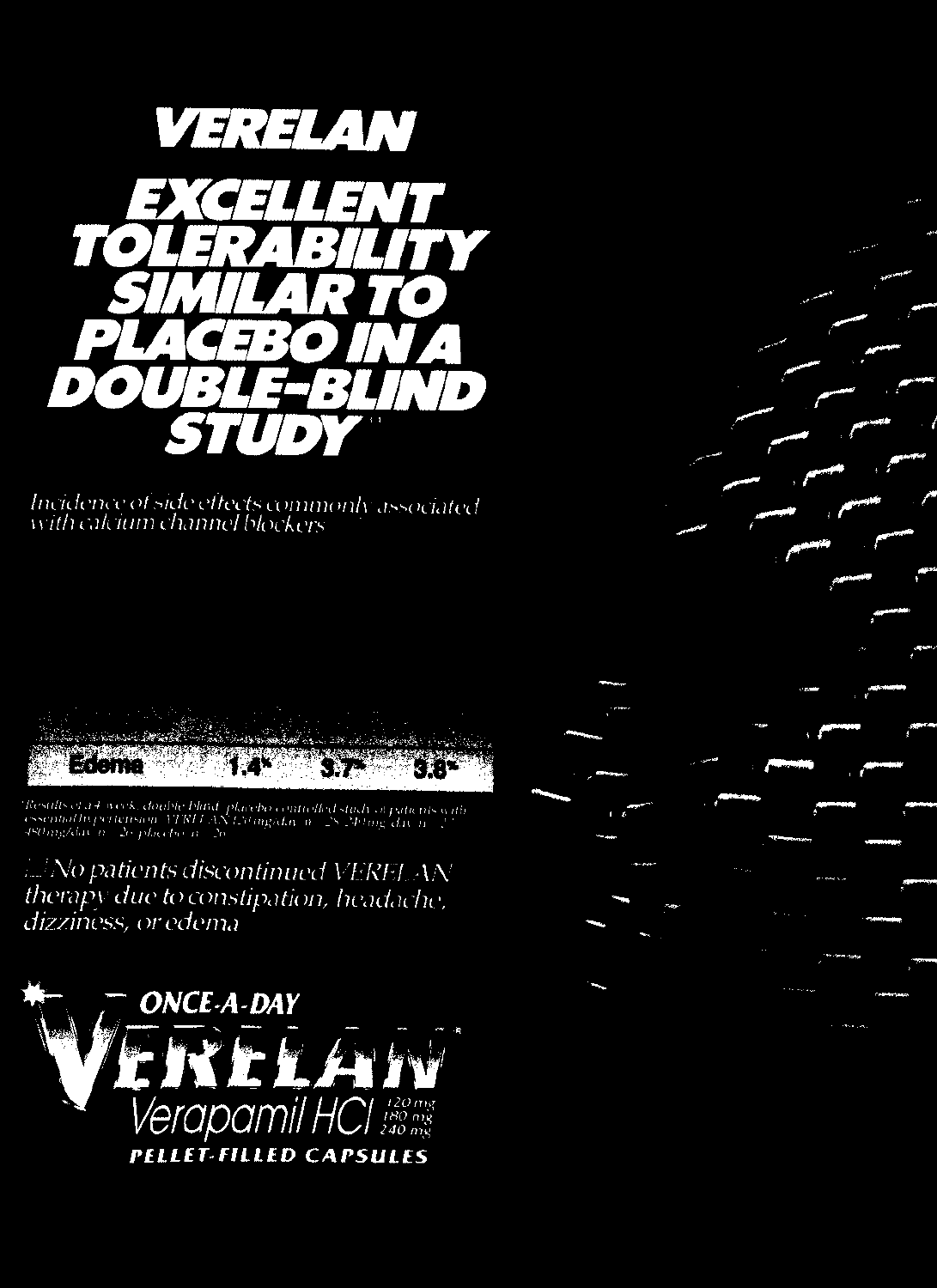



 $\Box$ BP control equal to Procardia XL at the 24th hour

 $\Box$ Excellent side-effect profile negligible dropout rate<sup>®</sup>  $\Box$  The only verapamil with oncedaily dosing up to 480 mg/day<sup>\*\*</sup>

**References: 1. Levy B.** Rosenberg L.W. Coissants DA. A companison of VERELAN® and Procardia® XL in the treatment of<br>Abstract. 2. Further analysis of Levy B. et al. (See reference 1.) Data on the Ledan's Laboratories, Past cians" Desk Ref

#### **Brief Semmary** VERRAll-

#### \*\*\*\*\*\*\*\*\*\*\*\*<br>#thingd -Rela ..<br>Nasae P<del>allat-</del>Filipe Capaulos

For complete Prescribing Information. consutt packaQe insert.

CLEMECAL PRANUMACDULORS<br>The condition and the controlled release VEREL AN capsule.<br>Frood does not affect the extent or rate of the absorption of verapamil from the controlled release VEREL AN<br>Arriversitivity Nock can occur

COIIlRAIIllllCATIONS

www.inumewe.automa.com<br>- Severe LV dystunction (see WARNINGS), hypotension (systokic pressure <90 mmHg) or cardiogenic shock, sick<br>llulliar/fiberaldion with an accessory bypass tract (eg. WPW or LGL syndromes), (see WARNIN

CONTRAH<br>
Severe<br>
sinus syn<br>
Hutter/Gibs<br>
verapami<br>
Yerapan<br>
severe syn<br>
blocker, C<br>
occasiona<br>
Cocasiona -Werapamii should be avoided in patients with severe LV dysfunction (eg. siection fraction < 50%) or moderate-to<br>severe symptoms of carolas tailure and in patients with any degme of wentroular dystunction if they are tecai

ocassionally produce hypotension. Elevations of liver encyrres have been reported. We reaparally produce monitoring of<br>Several cases of healthcealing in plure been derivated to be produced by veraparal. Periodic monitoring cardia. second-degree AV block, sinus arrest, pulmonary edema and/or severe hypotension were seen in some critically<br>HI patients with hypertrophic cardiomyopathy who were treated with verapamil.

recover the state of manifolds of the state of the state of the state of the state of the state of the positio<br>The porton of the state of the position and patients should be monitored for abnormal prolongation of the PR<br>In adrenergic blockers and verapamil may result in additive negative effects on heart rate, atrioventricular conduction and/<br>or cardiac contractivity, there have been reports of excessive bradycardia and AV block, including c

#### VERELAN® Verapomii HCI

ciose monitoring. Benessed methodical participative and technique and the combined use. Chronic verspamil treatments and center with comparison serves of digitals bookly. In process server digitals bookly, for the patients

There are no adequate and well-controlled studies in pregnant women. This drug should be used during pregnancy,<br>labor, and delivery only it clearly needed. Verapamil is excreted in breast milit, therefore, nursing should b

## ADVERSE REACTIONS

Reversible (upon discontinuation of verapamil) nonobstructive, paralytic ileus has been infrequently reported in association with the use of verapamil.<br>In children with the use of verapamil. In children in the table with 2 1 (3.3%); nausea (2.7%); hypotansion (2.5%); edema (1.9%); headache (2.2%); nash (1.2%); CHF/pulmonary edema<br>1.8%); tatigue (1.7%); bradycardia (HR-SB/min) (1.4%); AV block-total 1°, 2°, 3° (1.2%); 2° and 3° (0.8%); llushing

The following reactions, reported in 1.0% or less of patients, occurred under conditions (open trials, material)<br>exceptence) where a causal relationship is uncertain. Careformate and particles are<br>constraint, claudication,



by ELAN PHARMACEUTICAL RESEARCH CORP.<br>Gainesville, GA 30501



LEDERLE LABORATORIES DIVISION American Cyanamid Company



A-H-RoBINS

Printed in USA

20801-92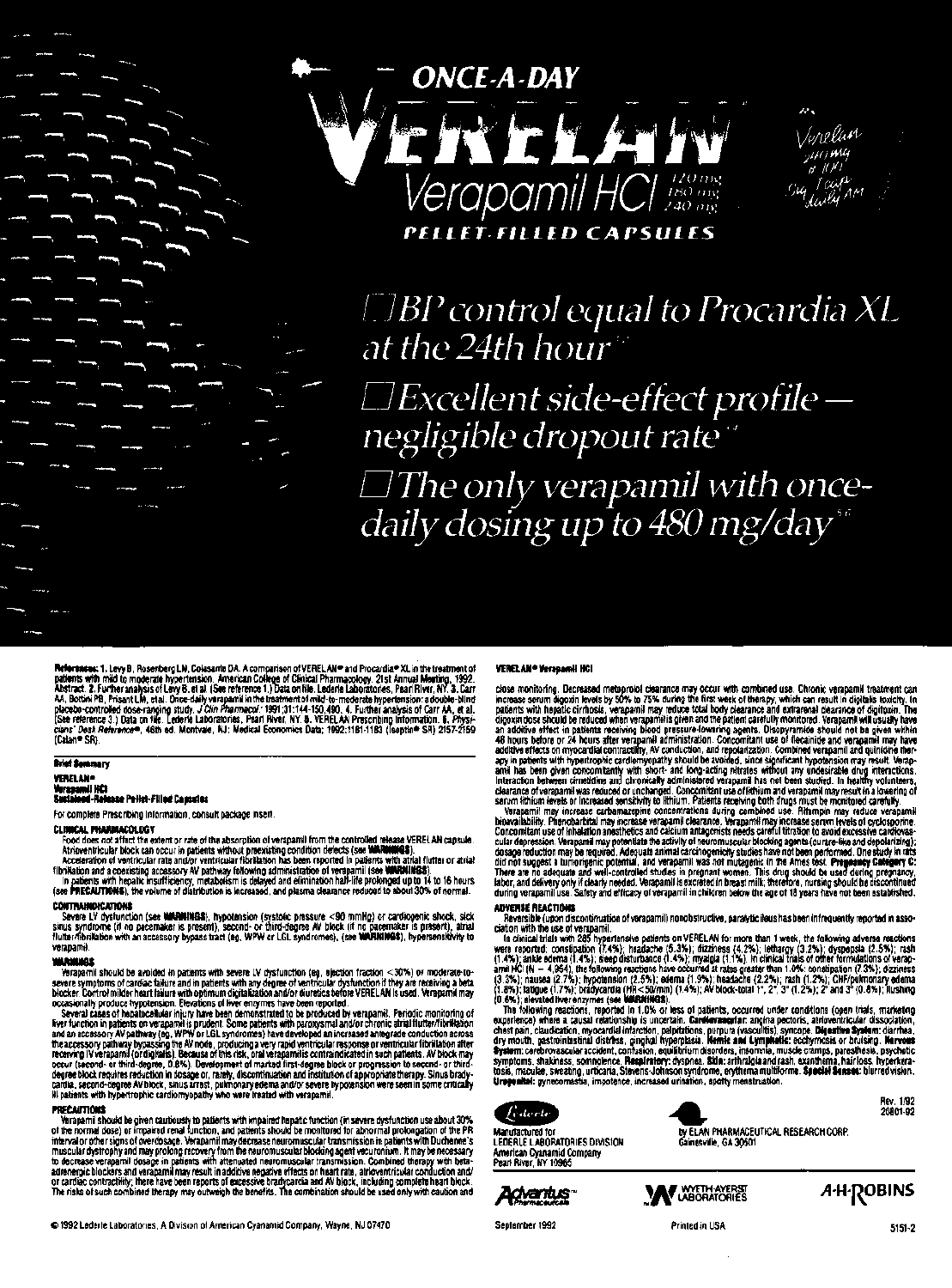# INTRODUCING-THE FIRST 10 mg HYDROCODONE PAIN RELIEVER



# **Added** Power... Without Added **Problems**

- Now whenever your patients need potent pain relief, you can take an aggressive approach to pain control with NEW LORCET® 10/650.
- More convenient than Class II products: Can be prescribed by phone,\* with up to five refills in six months, and requires no triplicates
- More potent than any other hydrocodone product available
- The only formulation that provides the 10 mg starting dose for hydrocodone recommended by a 1992 interdisciplinary panel on acute pain control' in one convenient. scored tablet
- Fast-acting-with a more rapid onset of action than codeine<sup>2</sup>
- Well-tolerated-with a better side-effect profile than codeine or oxycodone<sup>34</sup>

|                                  |  |           | Fewer Unidessent Side Effects                |         |  |             |
|----------------------------------|--|-----------|----------------------------------------------|---------|--|-------------|
|                                  |  |           | Comparative Pharmacology of Three Analgesics |         |  |             |
|                                  |  | oxycodone |                                              | codeine |  | hydrocodone |
| sedation <sup>3,4</sup>          |  |           |                                              |         |  |             |
| nausea/emesis <sup>34</sup>      |  |           |                                              |         |  |             |
| constipation <sup>3.4</sup>      |  |           |                                              |         |  |             |
| physical dependence <sup>4</sup> |  |           |                                              |         |  |             |
| respiratory depression*          |  |           |                                              |         |  |             |

fects. The hydrocodone nd data from *Facts and Comparisons.* I and used only to reflect relative side

Each tablet contains: 10 mg hydrocodoné bitartrate (Warning: May be habit-forming) and 650 mg acetaminophen

**The Phone-In Pain Relief with the Most Power** 

For references and brief summary of prescribing information, see adjacent page.

**ICGI** 

**@1993 L10-10**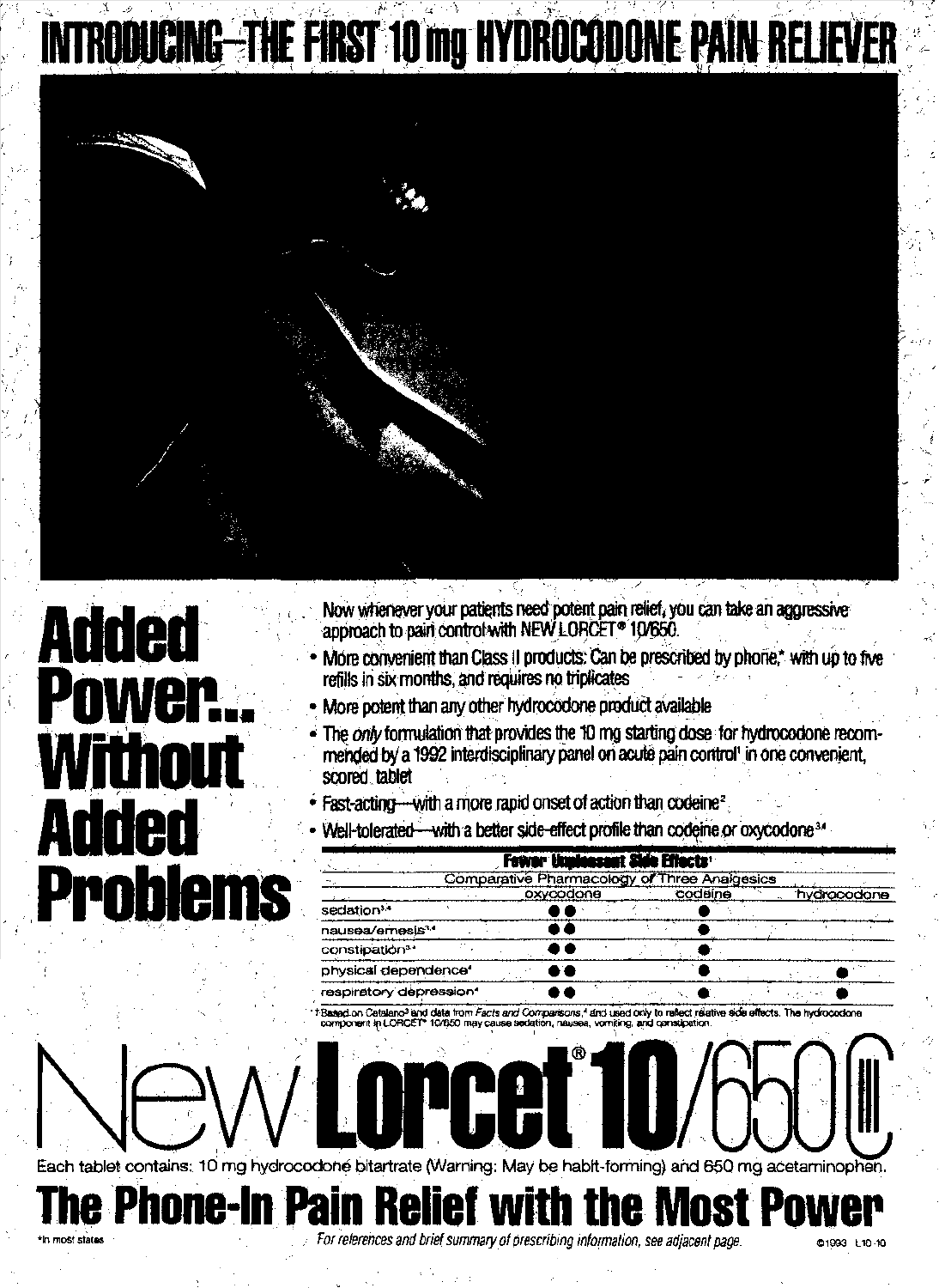

Each tablet contains: 10 mg hydrocodone bitartrate (Waming: May be habit-forming) and 650 mg acetaminophen. Reference

**Relayements:**<br>
T. Acute Pain Management Guideline Panel. Acute Pain Management:<br>
1. Dependine on Medical Procedures and Trauma. AHCPR Pub. No. 92-0032.<br>
Rockville, MD: Agency for Health Care Policy and Research. Public He

4. Narcotite agostist and leastes, in Kastrung Ketols. The street age of the street and the street and the street and the street and the street and the street and the street and the street and the street and the street and alleviated if the patient lies down. Other adverse reactions include: Central Wer-<br>reset and patient Drowsiness, memals clouding, whitegy, impartment of mental and<br>physical performance, answer, fear, dysplacial, peryonic d produce doss-ratisted respiratory eleptrosion by acting directly on the brain stem<br>respiratory center. Hydronotone also affects the center that controls respiratory<br>respiratory center. Hydronotone also affects the center t to the severing of the pain and the response of the planettic convention is the control in the response of the control of the response of the response of the response of the response of the control of the response of the s



UAD LABORATORIES Division of Forest Pharmaceuticals, Inc.<br>Jackson, Mississippi 39209



FOREST PHARMACEUTICALS, INC. Subsidiary of Forest Laboratories<br>St. Louis, Missouri 63043-9979





If you've ever been involved with Easter Seals, you're history.

If you've ever been involved with Easter Seals, you're part of the history we're missing. It's all part of our 75th Anniversary celebra-

tion. So give us a ring today. Tomorrow, you could be history.



The Easter Seal Story Search 1-800-STORIES (Voice or TDD)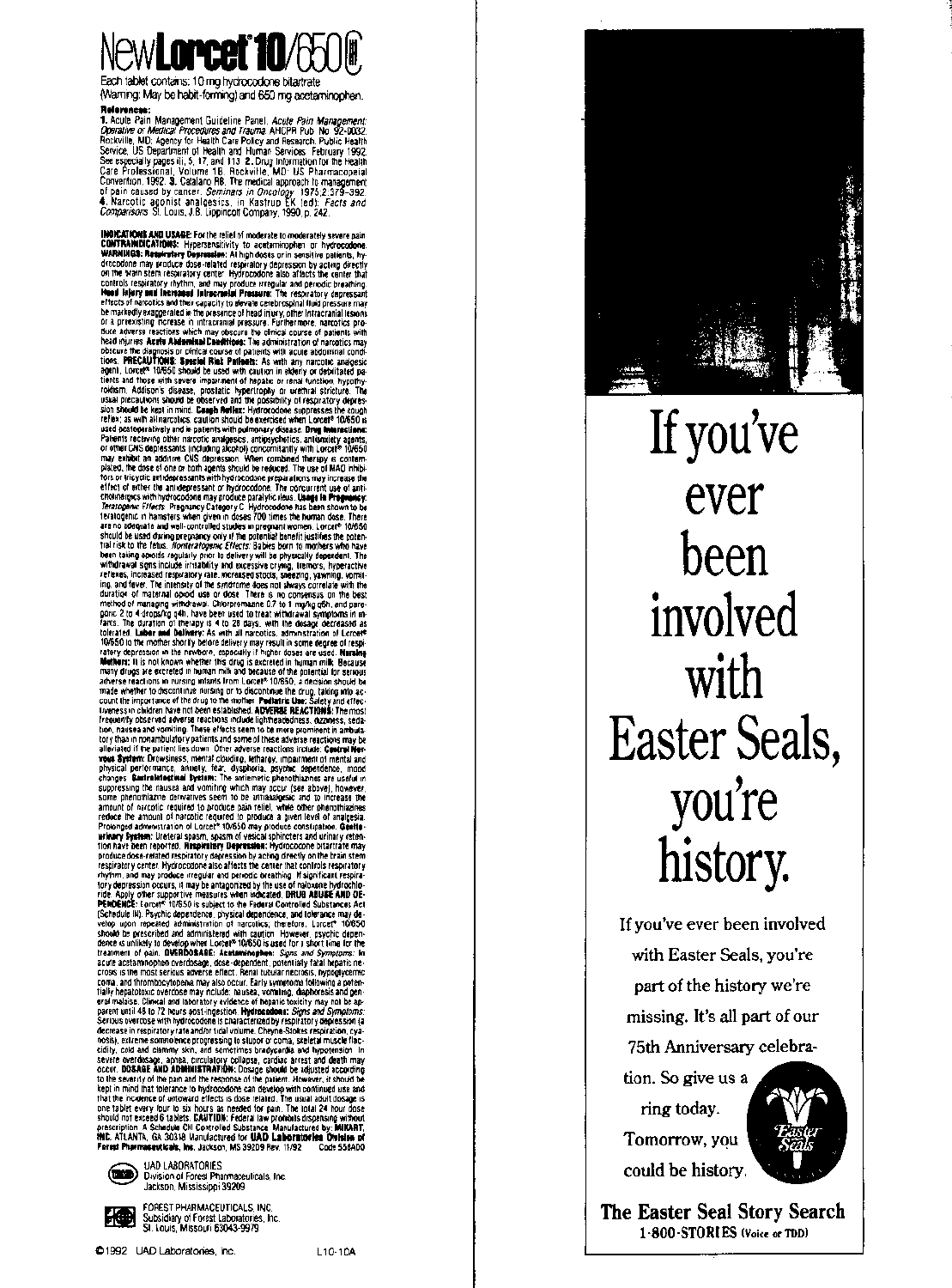## INFORMATION **FOR AUTHORS**

The *Journal of the American Board of Family Practice* welcomes for editorial review manuscripts that contribute to family practice as a clinical scientific discipline. High priority is given to reports of clinically relevant studies that have practical implications for improved patient care. Manuscripts are considered in relation to the extent to which they represent original work, their significance to the advancement of family medicine, and their interest to the practicing family physician. Some papers that are accepted by the *Journal* will be selected for an accompanying guest editorial or concurrent commentary by other invited authors addressing issues raised by the papers. The *Journal* publishes the following features:

Origirull *Articles.* Reports of original research, usually dealing widi a clinical, health services, or other clinically relevant study.

*Medical Practice*. Scholarly articles that relate directly to clinical topics useful in everyday family practice,<br>whether dealing with diagnostic or whether dealing with diagnostic or<br>therapeutic roles of the family physician or reporting studies of what family phystcians do in practice.

*Clinical Review.* In-depth reviews of specific clinical problems, disease<br>entities, or treatment modalities; comprehensive and critical analysis of the literature is required (usual maximum length 5000 words).

*Clinical Guidelines and Primary Care.* Summaries of major clinical guidelines proposed by various specialty, governmental, or health care organizations, with critical commen- tary from a primary care perspective.

**Family Practice and the Health** Care System. Articles reporting studies and scholarly commentary on changing trends and patterns of care<br>in family practice, primary care, and the health care system.

Special Articles. Articles in other areas that may relate to the role of the family physician, education for family practice, or other subjects important to family practice as a clinical specialty.

Brief Reports. Short reports of pilot studies or case reports with a teaching point of clinical relevance (usual length 1000-1500 words).

*Fflmily* Praake - World *Perspectiw.* Papers reporting developments related to the practice or education of family physicians in various countries around the world (usual length 1200-1800 words).

*Reflections in Family Practice.* Paeers in narrative or essay format that illuminate qualitative aspects of family practice, including such areas as ethical issues, the physician-patient relationship, or the diverse roles of the family physician.

**Editorial.** Focused opinion or com-<br>mentary that bears on an issue relevant to the field. May or may not ac-<br>company an original article in the same issue (usual length  $1000-1500$ words).

*Letters to the* Editor. Observations, opinion, or comment on topics under discussion in the *Journal*, usually not to exceed 500 words.

*Book Reviews.* Books for review and book reviews should be sent to Dr. John P. Geyman, Editor, the *10'Ur111d of the American Board ofFami/i Practice,*  Department of Family Medicine (HQ-30), School of Medicine, University of Washington, Seattle, WA 98195.

The following guidelines are in ac-<br>cordance with the "Uniform Requirements for Manuscripts Submitted to Biomedical JournalS." The current (fourth) edition was published in the February 7, 1991, issue of the *New EngltmdJoumal of Medicine.* 

#### **MANUSCRIPT SUBMISSION**

Manuscripts containing original material are accepted for consideration with the understanding that neither the article nor any part of its essential substance, tables, or figures has been or will be published or submitted for publication elsewhere before appearing in the *Joumal.* This restriction does not appfy to abstracts or press reports published in connection with scientific meetings. Copies· of any possibly duplicative manuscripts should be submitted to the Editor along with the manuscript that is to be considered by the *Journal*. The *Journal* strongly discourages the submission of more than one article dealing with related aspects of the same study. In almost all cases, a single study is best reported in a single paper.

Submit an original and 3 copies of the complete manuscript, including text pages, legends, tables, references, and glossy prints of figures. Only typed copy, on standard-sized typewnter

paper and double-spaced throughout, with margins of at least 2.5 em, is acceptable. Address all submissions to John P. Geyman, M.D., Editor, the *Joumal* of *the American Board of Family*  Practice, Department of Family Medicine (HQ-30), School of Medicine, University of Washington, Seattle, WA 98195. A covering letter should identify the person (with the address and telephone number) responsible for negotiations concerning the manu-<br>script; the letter should make it clear that the final manuscript has been seen and approved by all authors. H authors acknowledge by name persons who provided important technical, advisory, or reviewer contributions, the corresponding author should sign the following statement: "I have obtained written permission from all persons named in the acknowledgment."

The *Journal* expects authors to take public responsibility for their manuscripts, including conception and design of the work, data analysis, writing, and review of the paper. Authors are expected to stand behind the validity of their data and, if asked by the Editor, to submit the actual data for editorial review with the manuscript.

The *Joumal* also expects authors to disclose any commercial associations that might pose a conflict of interest in connection with the submitted article. Consultancies, stock ownership or other equity interests, patent-licensing arrangements, and other kinds of associations that might involve conflict of interest should be disclosed to the Editor in a covering letter at the time of submission. Such information will be held in confidence while the paper is under review and will not influence the editorial decision. H the manuscript is accepted, the Editor will discuss with the authors how best to disclose the relevant information. Questions about this policy should be directed to the Editor.

### **MANUSCRIPTS**

### *TIIIG* **IIfIIIbIbors'** *NIItIIBS*

With the manuscript, provide; a page giving the title of the paper; a running foot of fewer than 40 letter spaces; the name(s) of the author(s), including first name(s) and academic degree(s); the name of the department and institution in which the work was done; and the name and address of the author to whom reprint requests should be addressed. All funding sources supporting the work should be routinely acknowledged on the title page, as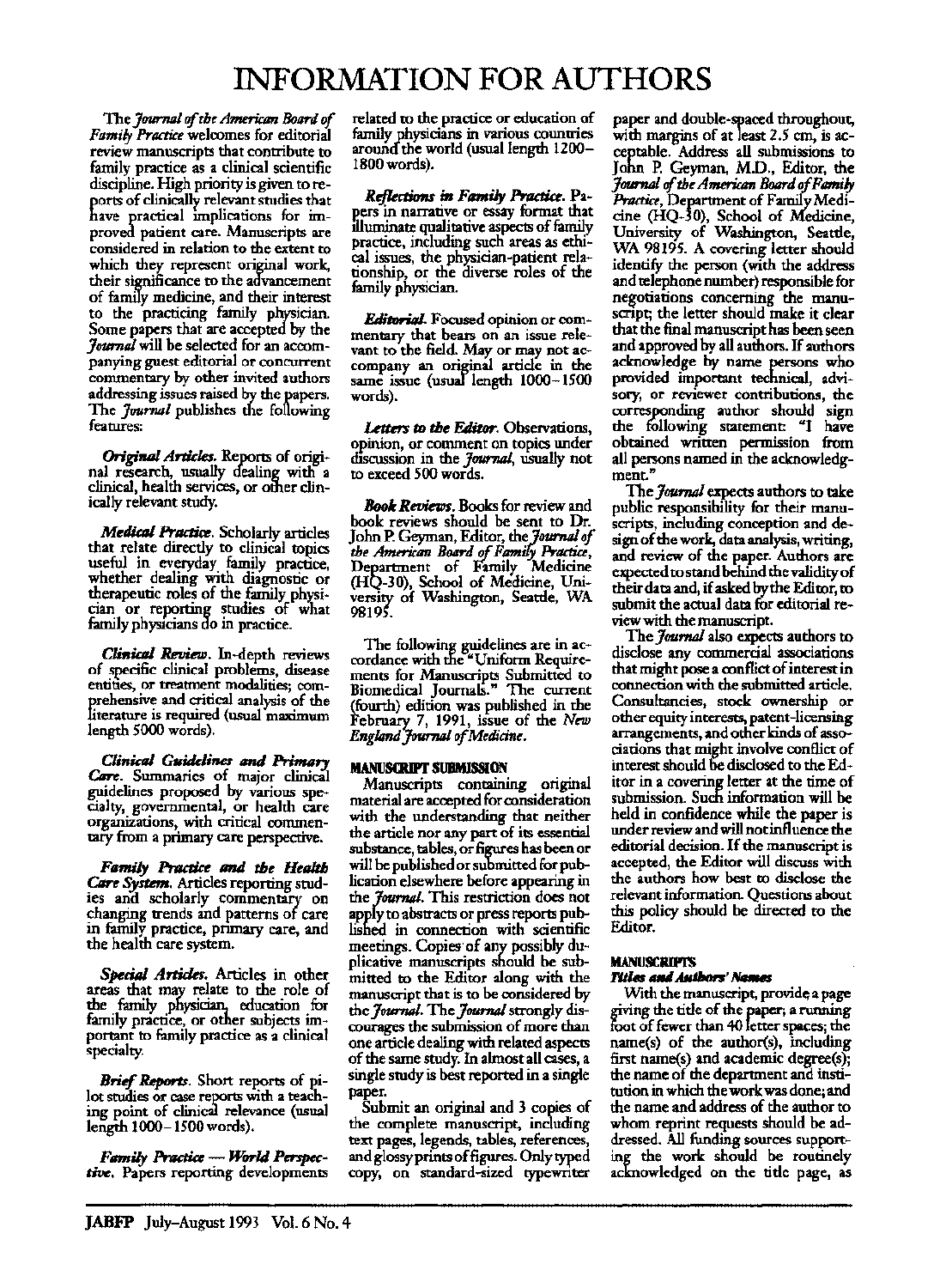should all institutional or corporate affiliations of the authors. Two to four key words should be submitted with the manuscripts to be used for purposes of classification by subject. Use tenns from the Medical Subject Headings from *Index Medicur* when possible.

#### .Abstracts

Use another page to provide an abstract of not more than 200 words. This abstract should be factual, not descriptive, with its content appropriate to the type of paper. For original articles reporting results of studies, a fourparagraph fonnat should be used labeled Background, Methods, Results, and Conclusions. These should briefly describe, respectively, the object of the study, the methods used, the major results, and the author(s) conclusions. Abstracts are not necessary for Brief Reports or World Perspective papers.

#### **Abbreviations**

Except for units of measurement, abbreviations are discouraged. Consult the *Council of Biowgy Editors Style Manual* (Fifth edition. Bethesda, MD: Council of Biology Editors, 1983) for lists of standard abbreviations. The first time an abbreviation appears, it should be preceded by the words for which it stands.

#### **Drug Names**

Generic names should, in general, be used. If an author so desires, brand names may be inserted in parentheses.

#### *hlehl6hJe IMIgtlllge*

Sex bias should be avoided and gender-inclusive language used whenever possible.

#### **References**

References must be typed in double spacing and numbered consecutively as they are cited. References first cited in tables or figure legends must be numbered so that they will be in sequence with references cited in the text. The style of references is that of the *Index Medicus.* List all authors when there are 6 or fewer; when there are 7 or more, list the first 6, then "et al." Sample references are as follows:

#### **Standard Journal Article**

(List all authors, but if the number exceeds 6, give 6 followed by et al. Note that month and issue number are omitted when a journal has continuous pagination throughout a volume.)

Morrow JD, Margolies GR, RowlandJ, Roberts LJ 2nd. Evidence that histamine is the causative toxin of scombroid-fish poisoning. N Engl J Med 1991; 324:716-20.

## **Organization as Author**

Experience Network (CEN). A large-scale, office-based study evaluates the use of a new class of nonsedating antihistamines. A report from CEN. J Am Board Fam Pract 1990; 3:241-58.

#### Book

Rakel RE. Textbook of family practice. 4th ed. Philadelphia: WB Saunders, 1990.

#### **Chapter In Book**

Haynes RC Jr. Agents affecting calcification: calcium, parathyroid hormone, calcitonin, vitamin  $D$ , and other compounds. In: Gilman AG, Rall Tw, Nies AS, Taylor P, editors. Goodman and Gilman's the pharmacological basis of therapeutics. 8th ed. New York: Pergamon Press, 1990.

### **Govenunent Agency**

Schwartz JL. Review and evaluation of smoking cessation methods: the United States and Canada, 1978-1985. Bethesda, MD: Department of Health and Human Services, 1987. (Nlli publication no. 87-2940.)

#### **Personal Communications**

Numbered references to personal communications, unpublished data, and manuscripts either "in preparation" or "submitted for publication" are unacceptable (see "Permissions"). If essentia, such material may be incorporated in the appropriate place in the text.

**Tables**<br>Type tables in double spacing on separate sheets, and provide a title for each. For footnotes, use the following symbols, in this sequence:  $*$ ,  $\dagger$ ,  $\dagger$ ,  $\ddagger$ ,  $\ddagger$ ,  $\dagger$ , etc. Excessive tabular data are discouraged. If an article is accepted, the *Journal* will arrange to deposit extensive tables of important data with the National Auxiliary Publications Service (NAPS); we will pay for the deposit and add an appropriate footnote to the text. This service makes microfiche or photocopies of tables available at moderate charges to those who request them.

#### **nlflSlrllllmu**

Figures should be professionally designed. Glossy, black-and-white photographs are requested. Symbols, lettering, and numbering should be clear, and these elements should be large enough to remain legible after the figure has been reduced to fit the width of a single column.

The back of each figure should include the sequence number, the name of the author, and the proper orienta-

tion (e.g., "top"). Do not mount the figure on cardboard. Photomicrographs should be cropped to a width of 8 cm, and electron photomicrographs should have internal scale markers.

If photographs of patients are used, either the subjects should not be identifiable or their pictures must be accompanied by written permission to use the figure. Permissions fonns are available from the Editor.

Legends for illustrations should be type-written (double-spaced) on a separate sheet and should not appear on the illustrations.

Color illustrations are used from time to time. Send both transparencies and prints for this purpose.

#### **Permlssknu**

Every effort (short of changing the patient data) should be made by the au- thors to protect the anonymity of patients (and relatives) in any published work. If identification is unavoidable, informed consent should be obtained and attached with the submitted letter; in the case of minors or incompetent patients, consent should be obtained from relatives or guardians.

Materials taken from other sources must be accompanied by a written statement from both author and publisher giving permission to the *Journal* for reproduction. Obtain permission in writing from at least one author of papers still in press, of unpublished data, and of personal communications.

#### **REVIEW AND ACTION**

Manuscripts are examined by the editorial staff and are usually sent to outside reviewers. Authors will remain anonymous to outside reviewers and vice versa. External statistical review will be accomplished where appropriate. Every effort will be made to complete the review process as expeditiouslyas possible.

#### Copyright Transfer Forms

Transfer of copyright to the *Journal*  is requested upon acceptance of the material for publication. Copyright transfer is required of all materials to be published in the *Journal*, including Letters to the Editor and Book Reviews.

#### *Reprill"*

Authors will receive reprint information and rates when they are sent their galley proofs. Reprints ordered at that time will be Shipped about 3 weeks after the publication date.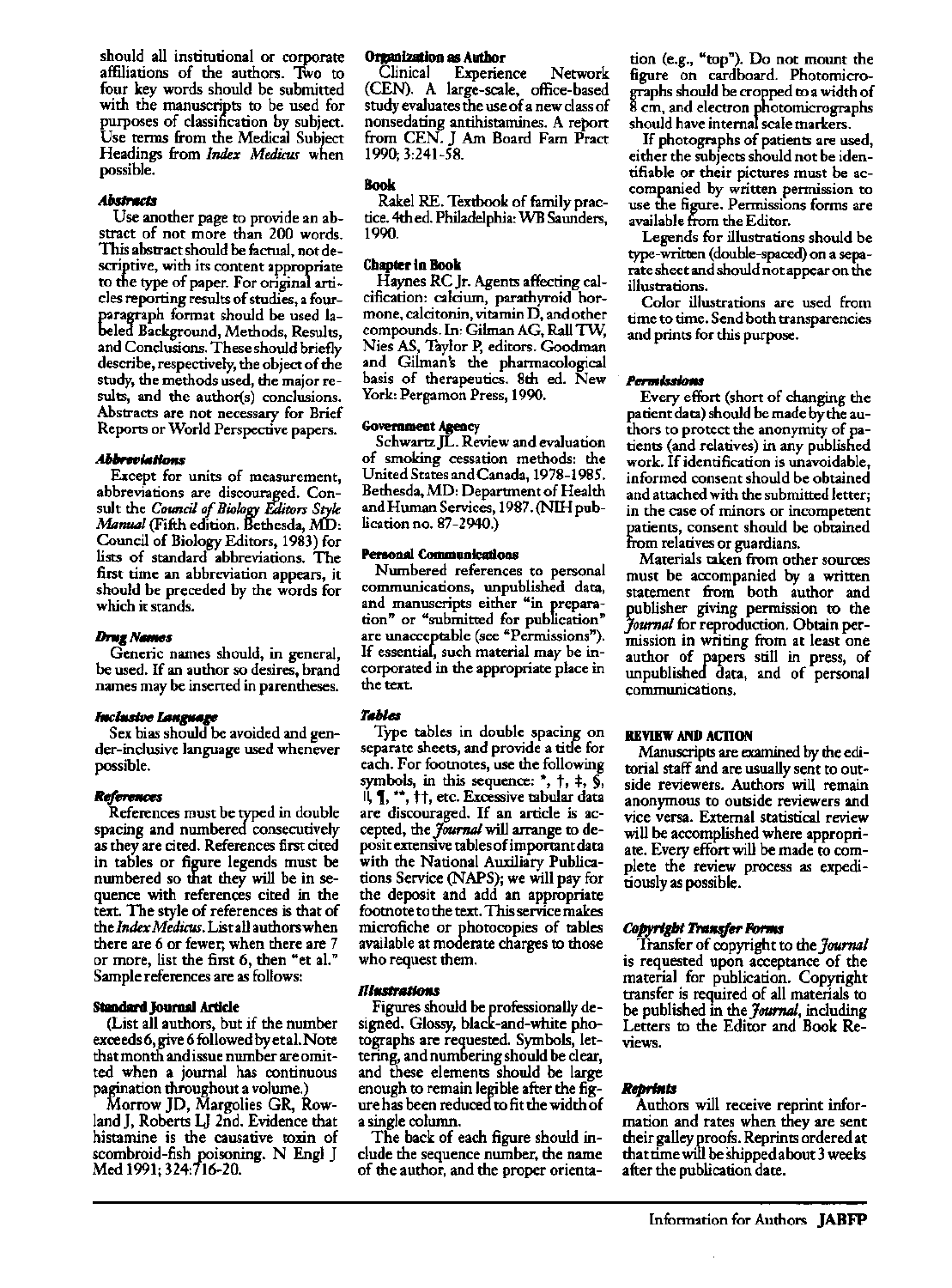## INFORMATION FOR READERS

#### THE IOURNAL OF THE AMERICAN BOARD OF FAMILY PRACTICE 2228 Young Drive

Lexington, KY 40505

Official Publication of The American Board of Family Practice

John P. Geyman, *M.D., Editor*  Paul R. Young, M.D., *Executive Editor*  Alfred O. Berg, M.D., *Associate Editor*  Paul Brucker, M.D., *Associate Editor*  G. Gayle Stephens, M.D., *Associate Editor*  Claire Z. Fenwick, *Assistant Editor*  Ann Stockham, *Copy Editor and Assistant Executive* Editor Virginia M. Gessner, *Senior Editorial Assistant*  Debbie Wilson, Production Assistant Mary K LowelI, *Reference Verification* 

#### PUBLISHING SERVICES

Publishing Division Massachusetts Medical Society Robert D. Bovenschulte, VICe *President*  for *Publishing*  William H. Paige, *Executive Director*  for *Operations* Christopher R. Lynch, *Director, Business*  Planning and Product Management Dolores Fletcher, *Rights and Permissions* 

Marketing Group

Advertising Sales

Arthur Wllschek, *Director* 

William Healy, *Mauger, Midwest Accounts* 

Lewis Wetzel, *Mimtzger,* Eastern *Accounts*  Wayne Wickman, *Mimtzger, &stern* 

*Accounts* 

Christine Miller, *Mflnflger, Recruitmmt Advertising* 

Circulation and Product Marketing Laurie Pass, *Director* 

Market Research and Analysis Janet E. Halpern, *Director* 

Operations Group Customer Service and Fulfillment Elizabeth C. Clancy, *Director* 

Electronic Production Ruth E. Goodman, Director Tommie Richardson, *Composition Coordinator*  Sioux M. Waks, *Senior Typographer* 

Manufacturing and Distribution Mark Davidson, Director, Distribution and Postal Affairs Mary Kaye Howe, Director, Production Operations Mark L. Peal, Director, Production Services Joseph Cortese, Director, Printing **Services** 

Divisional Support Group Finance Richard Simoes, *Controller* 

Management Information Services Larry Altrich, *Director* 

#### COPYRIGHT

Material appearing in the *Journal of the Ameriam BoarrI of Family Practice* is covere.d by copyright. Copying beyond the quantities permitted under "fair use" as defined by U.S. copyright law is allowed provided the stated fee of \$.20 per page is paid through the Copyright Clearance Center, 21 Congress St., Salem, MA 01970. This consent does not extend to other copying, such as copying for advertising or promotional purposes. Single copies for personal or internal use are allowed at no charge. Nonprofit institutions may make copies provided they obtain prior consent from the *Journal of the American Board of Family Practict,* Rights and Permissions Department, 1440 Main Street, Waltham, MA 02154-1649, (617) 893-3800, ext. 1413.

#### SUBSCRIPTION INFORMATION AND SERVICES

The *Journal of the American BOfIrri of Family*  Practice is supplied free of charge to 50,400 Diplomates and Residents of the American Board of Family Practice. For information please contact:

American Board of Family Practice 2228 Young Drive Lexington, KY 40505 Tel: (606) 269-5626 FAX: (606) 266-9699

For all other subscribers please contact: The Journal of the American Board of **Family Practice** 

Subscription Department 1440 Main Street Waltham, MA 02154-1649 (617) 893-3800, ext. 1199 Telex: 5106017779 NEJM BOS FAJ(: (617) 893-0413

#### SUBSCRIPTION RATES

|                                              | Domestic Inter- |           |
|----------------------------------------------|-----------------|-----------|
|                                              |                 | national* |
| Institutions                                 | \$58.00         | \$60.00   |
| Physicians                                   | \$35.00         | \$45.00   |
| Residents/Students                           | \$20.00         | \$45.00   |
| "Pounds Sterling drawn on U.K. banks ac-     |                 |           |
| und ha ann taganna ta hatmarrana han hateran |                 |           |

cepted and converted at current rate of exchange. U.S. dollars drawn on U.S. banks.

#### 011IER SUBSCRIPI'ION INFORMA11ON

Diplomates should make address changes on the form accompanying this issue and forward to the Diplomate address listed above. All other subscribers should forward changes to the Waltham, Mass., address listed on this page. Changes must be received at least six weeks in advance of intended move. Please send new address, old address, and expected date of change.

#### ISSUES NOT RECEIVED

Missing issues will be replaced for up to three months from the issue date without charge. Diplomates and other subscribers who fail to notify the Lexington, Ky., or the Waltham, Mass., office of address changes will not be eligible for free replacement issues. Claims beyond the three-month limit must be prepaid at the backcopy rates. Claims should be sent to either the Diplomate or regular subscriber address listed on this page.

#### BACK COPIES

If you wish to purchase back copies (issues published prior to your effective start date) of the *Journal of the American Board of Family Practict,* there is a charge of \$12.50 per issue. Contact the Waltham, Mass., address listed above for information.

### REPRINTS

Individual copies of articles are available from the Waltham, Mass., office. If you wish to order bulk reprints (minimum order of 100) please contact the Reprint Department (617) 893-3800, ext. 1279, at the Waltham, Mass., office.

#### INDEXING AND MICROFORM

The *Journal of the American Board of Family Practice* is indexed in *Index Medicus* and is available in microform from University Microfilms International.